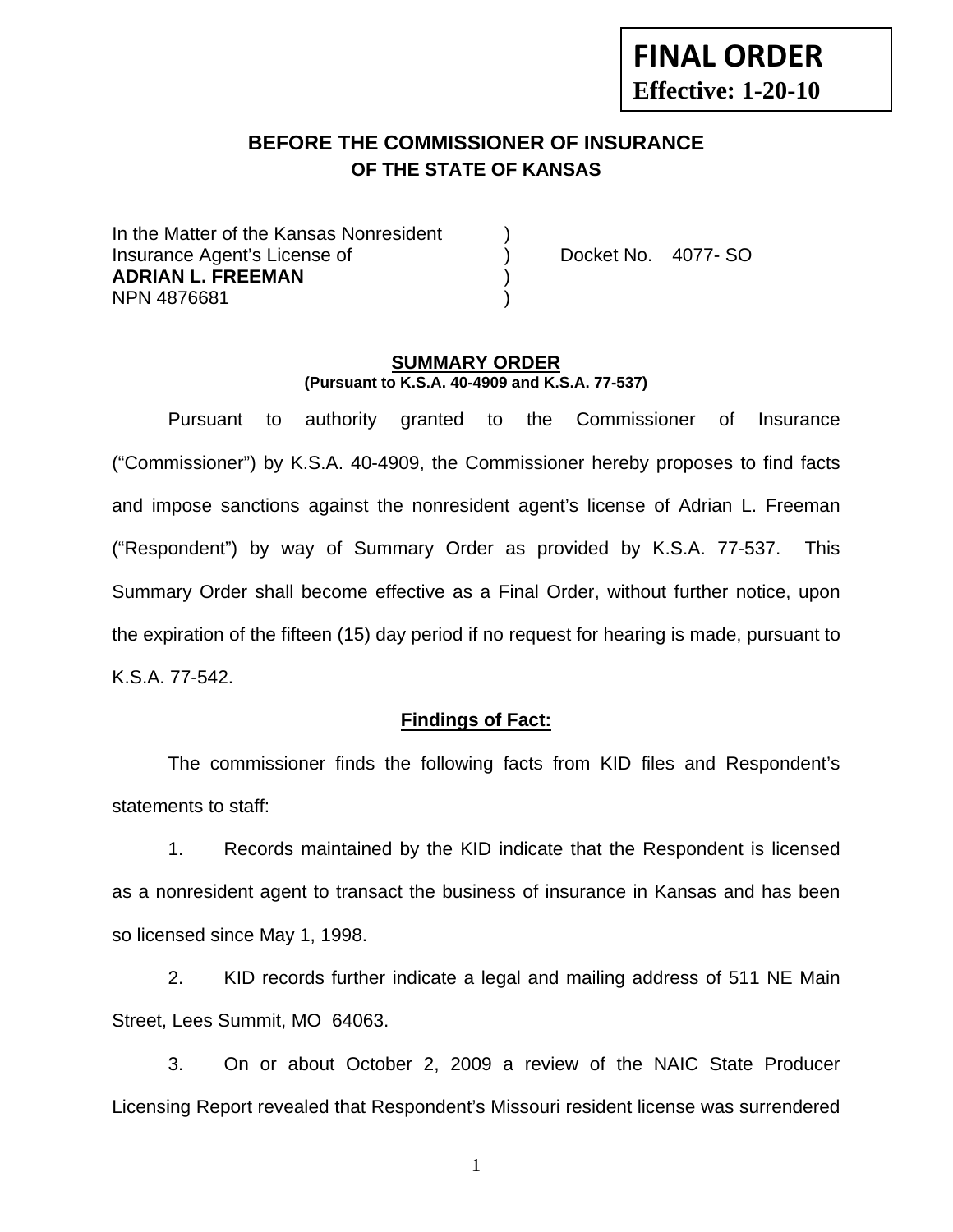because of "Misappropriation of Premium". The effective date of the surrender was August 12, 2009.

4. Respondent has failed to report the discipline on his license to KID.

5. On November 9, 2009 a letter was mailed to Respondent at the above

listed mailing address, outlining the above facts. The letter was not returned and

Respondent has not responded to the facts contained in the letter.

### **Applicable Law**

6. K.S.A. 40-4909(a) provides, in relevant part:

"The commissioner may deny, suspend, revoke or refuse renewal of any license issued under this act if the commissioner finds that the applicant or license holder has:

- (2) Violated:
	- (A) Any provision of chapter 40 of the Kansas Statutes Annotated, and amendments thereto, or any rule and regulation promulgated hereunder
- (8) Used any fraudulent, coercive, or dishonest practice, or demonstrated any incompetence, untrustworthiness, or financial irresponsibility in the conduct of business in this state or elsewhere. . .."

7. The Commissioner may revoke any license issued under the Insurance

Agents Licensing Act if the Commissioner finds that the interests of the insurer or the

insurable interests of the public are not properly served under such license. K.S.A. 40-

4909(b).

 8. A producer must inform the Commissioner of Insurance within 30 days of any discipline against a producer's license. K.A.R. 40-7-9(a).

### **Conclusions of Law**

 9. The Commissioner has jurisdiction over Respondent as well as the subject matter of this proceeding, and such proceeding is held in the public interest. The

2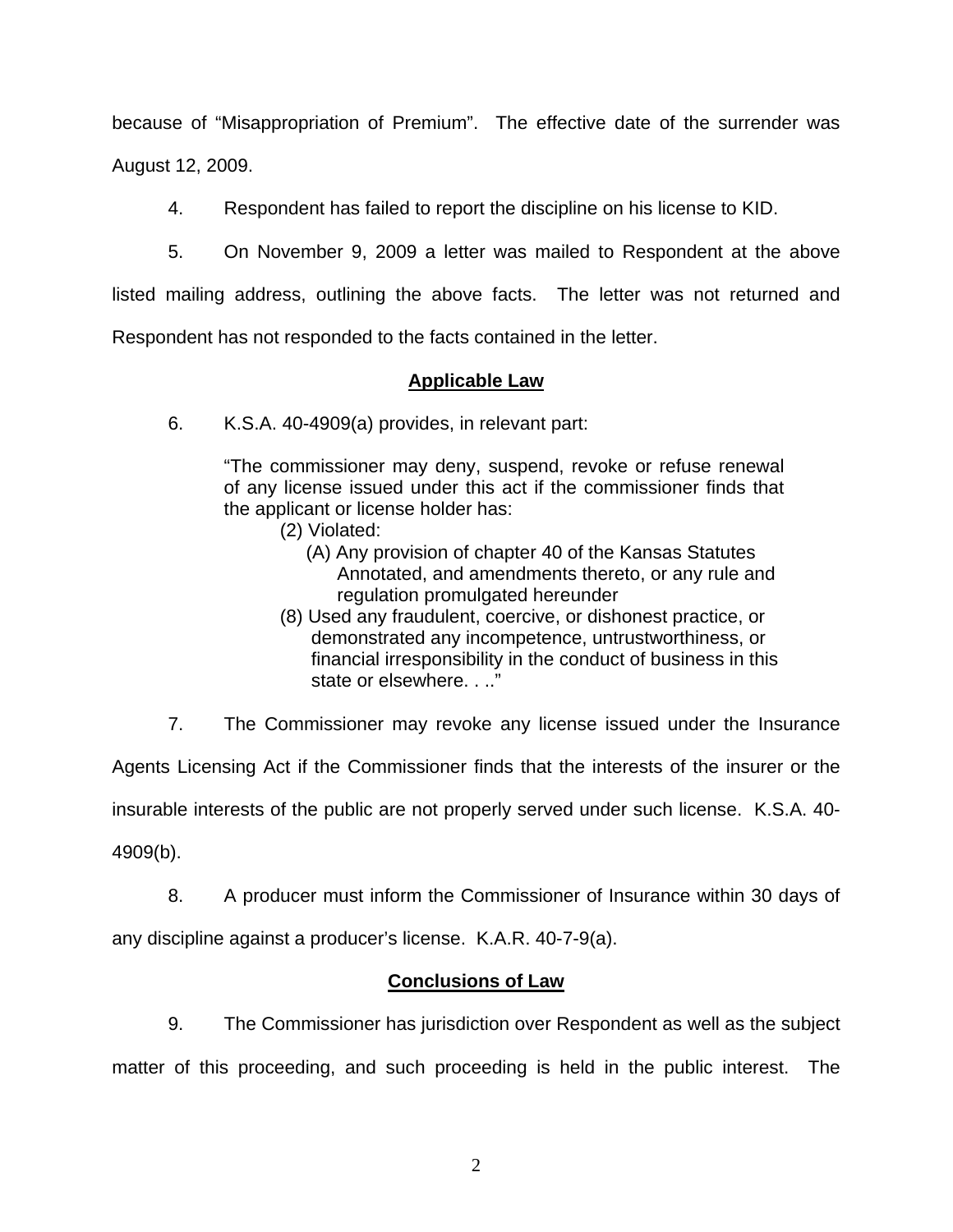Commissioner finds, based on the facts contained in paragraphs 3 and 4, that Respondent has demonstrated incompetence, untrustworthiness, or financial irresponsibility in the conduct of business.

 10. Based on the Respondent's discipline and failure to report the discipline, the Commissioner concludes that sufficient grounds exist for the revocation of Respondent's insurance agent's license pursuant to K.S.A. 40-4909(b) because such license is not properly serving the interests of the insurer and the insurable interests of the public.

 11. Based on the facts and circumstances set forth herein, it appears that the use of summary proceedings in this matter is appropriate, in accordance with the provisions set forth in K.S.A. 77-537(a), in that the use of summary proceedings does not violate any provision of the law and the protection of the public interest does not require the KID to give notice and opportunity to participate to persons other than Respondent.

**IT IS THEREFORE ORDERED BY THE COMMISSIONER OF INSURANCE THAT** the Kansas nonresident insurance agent's license of Adrian L. Freeman is hereby **REVOKED. It is further ordered,** that Adrian L. Freeman shall **CEASE and DESIST** from the sale, solicitation, or negotiation of insurance and/or receiving compensation deriving from the sale, solicitation, or negotiation of insurance conducted after the effective date of this order.

3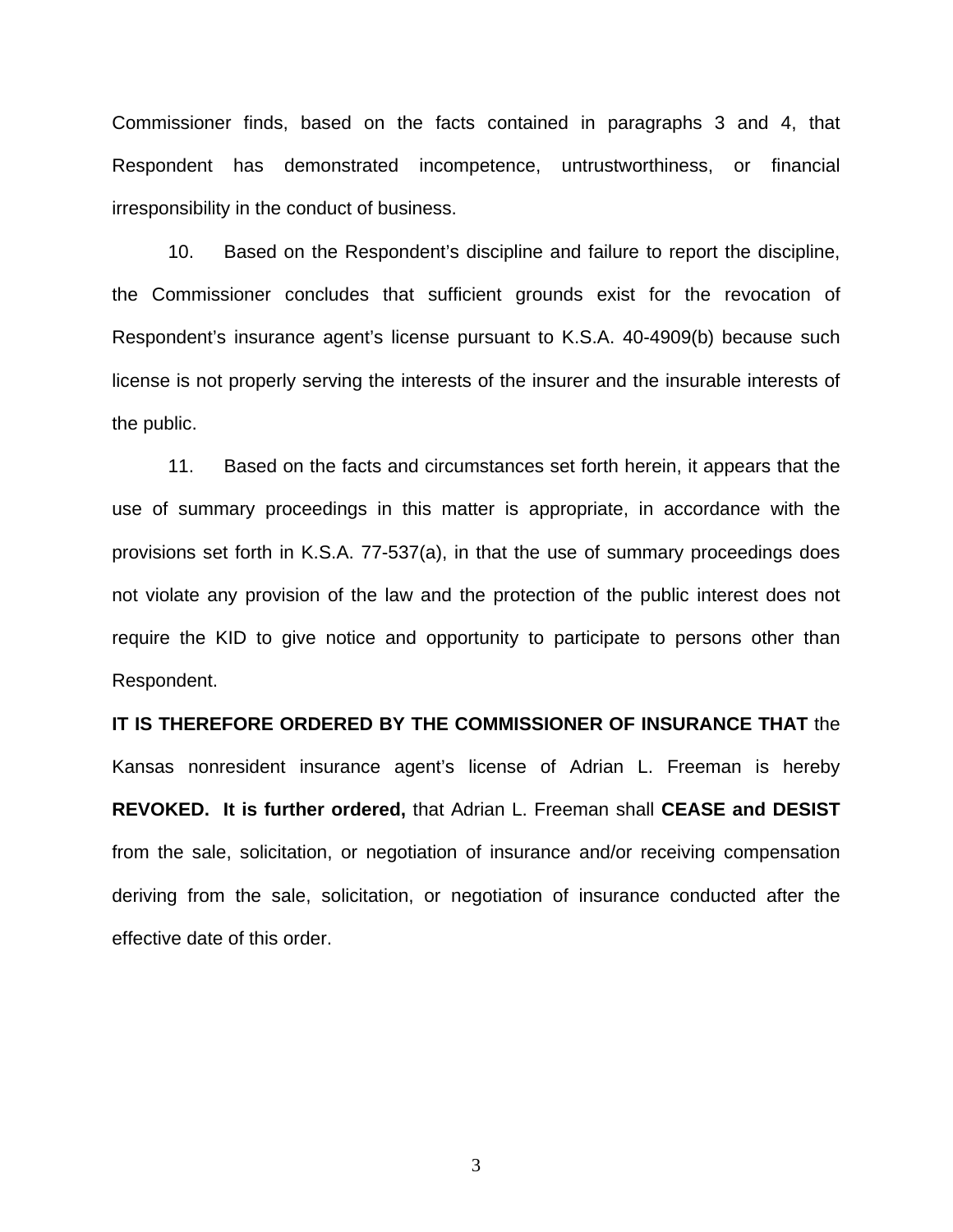#### **NOTICE OF RIGHTS**

(Pursuant to K.S.A. 77-542)

Adrian L. Freeman is entitled to a hearing pursuant to K.S.A. 77-537 and K.S.A. 77-542, the Kansas Administrative Procedure Act. If Respondent desires a hearing, he must file a written request for a hearing with:

 John W. Campbell, General Counsel Kansas Insurance Department 420 S.W. 9<sup>th</sup> Street Topeka, Kansas 66612

This request must be filed within fifteen (15) days from the date of service of this Order. If Respondent requests a hearing, the Kansas Insurance Department will notify him of the time and place of the hearing and information on procedures, right of representation, and other rights of parties relating to the conduct of the hearing, before commencement of the same.

If a hearing is not requested in the time and manner stated above, this Summary Order shall become effective as a Final Order upon the expiration of time for requesting a hearing, pursuant to K.S.A. 77-613. In the event Respondent files a Petition for Judicial Review, pursuant to K.S.A. §77-613(e), the agency officer to be served on behalf of the Kansas Insurance Department is:

 John W. Campbell, General Counsel Kansas Insurance Department 420 S.W.  $9<sup>th</sup>$  Street Topeka, Kansas 66612